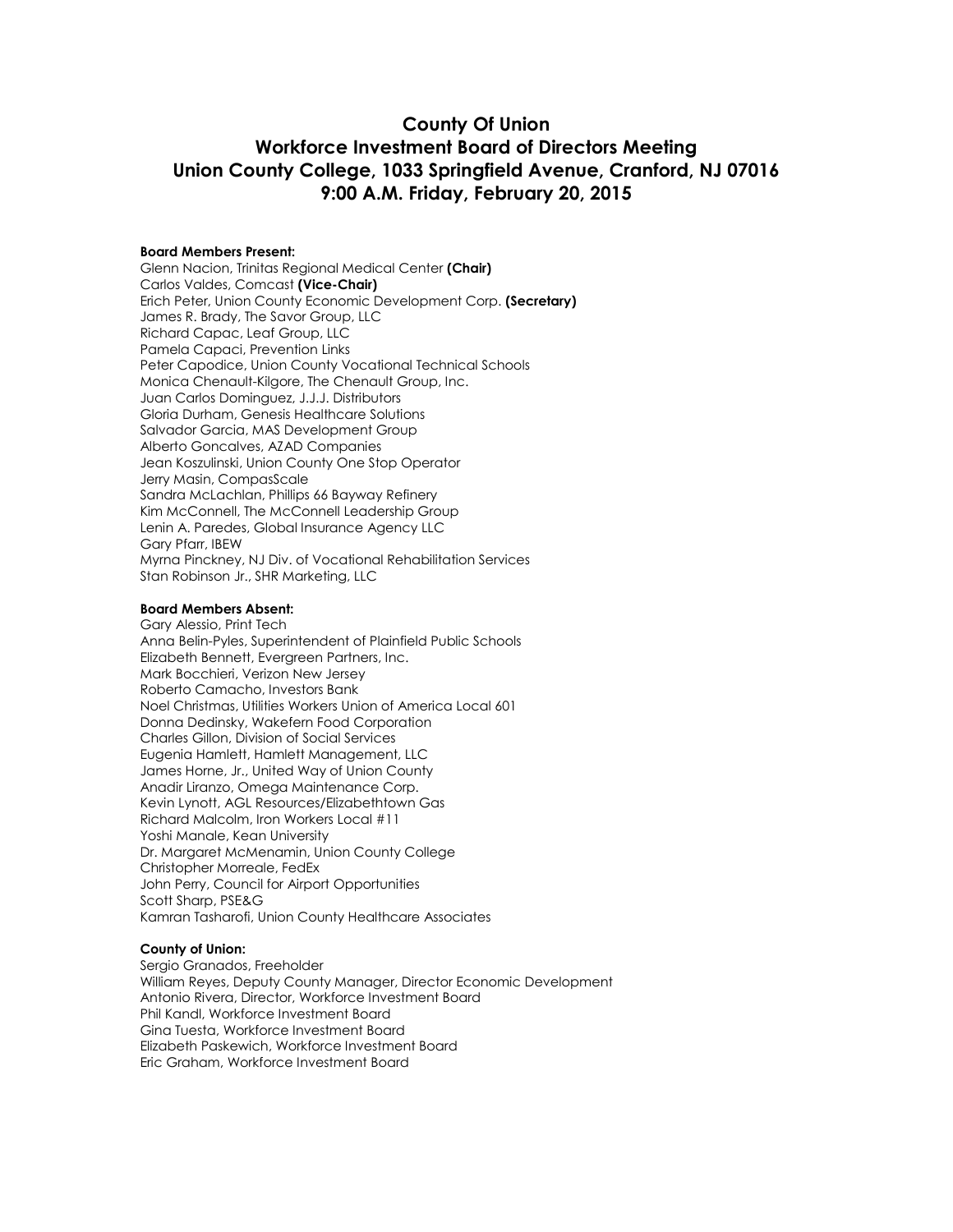## **County Of Union**

## **Workforce Investment Board of Directors Meeting Union County College, 1033 Springfield Avenue, Cranford, NJ 07016 9:00 A.M. Friday, February 20, 2015**

## **I. CALL TO ORDER**

The meeting was called to order by Workforce Investment Board (WIB) Chairman Mr. Glenn Nacion at 9:15 a.m.

#### **II. OPEN PUBLIC MEETINGS ACT**

Ms. Gina Tuesta read the Open Public Meetings Act Statement.

#### **III. ROLL CALL**

Ms. Gina Tuesta conducted the Roll Call.

## **IV. APPROVAL OF THE June 27, 2014 MEETING MINUTES**

Alberto Goncalves made a motion to approve the September 26, 2014 Meeting Minutes as presented. It was seconded by Gary Pfarr and carried unanimously.

#### **V. MEMBERSHIP APPOINTMENTS / REAPPOINTMENTS**

No appointments/reappointments presented.

## **VI. WIB Director's Report**

Antonio Rivera, Director, Union County Workforce Investment Board, provided the WIB Director's Report.

- I. Mr. Antonio Rivera addressed the following questions. What is the Workforce Investment Board? What is the purpose of the Workforce Investment Board? 3 Key points:
	- o Connect to Job Seekers
	- o Design training investments
	- o Design new Workforce policy
- II. Business 2 Business Networking reception- October 29, 2014 Over 5, 000 Employers Contacted, 500 Employers attended. This great turn out means the word about the Workforce Investment Board is out there, thank you to the Board for supporting the event.
- III. Workforce Innovation Business Center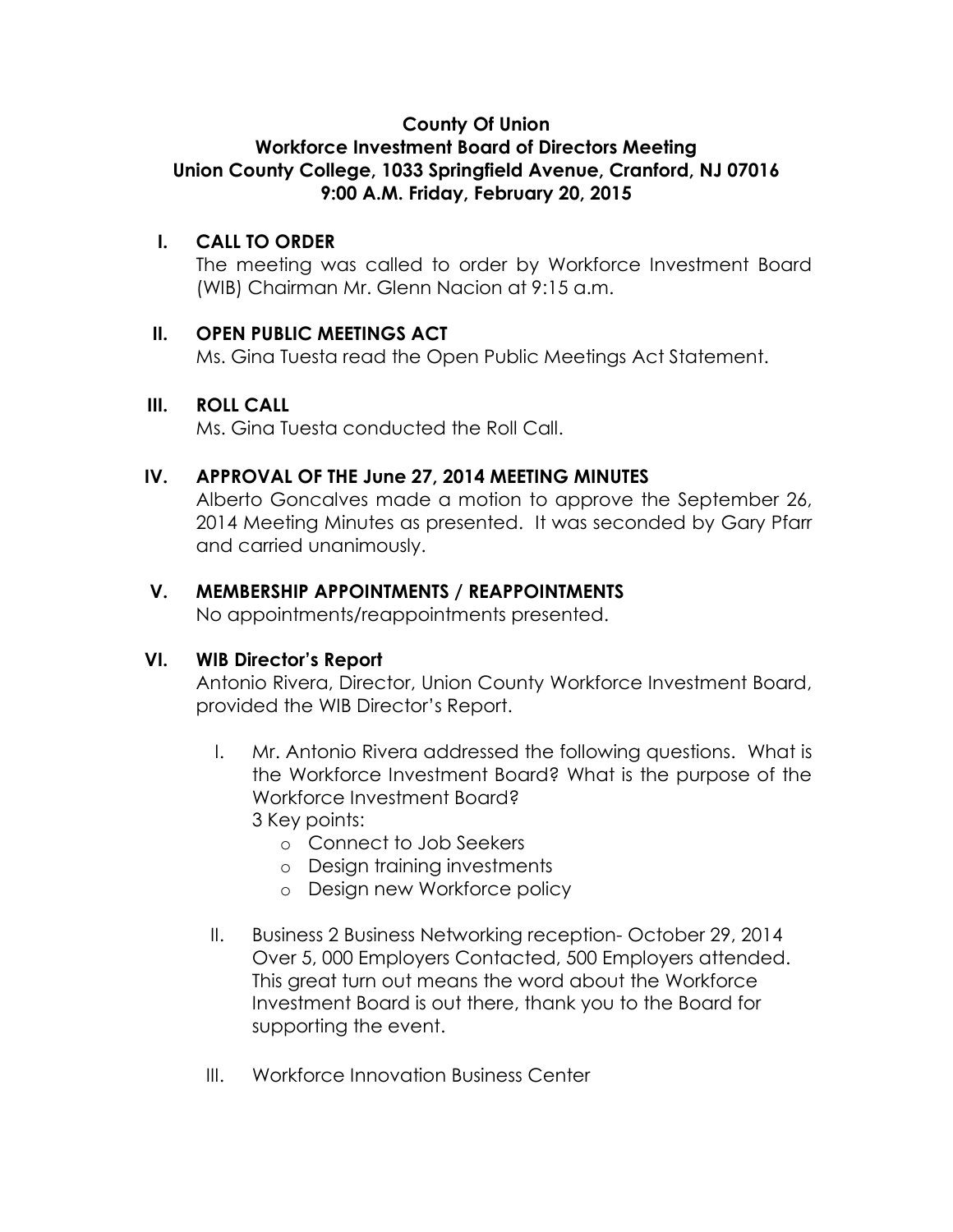- **\$1 million is invested into this Center, all to be put towards** Union County Adult, Dislocated Workers, and Youth population.
- Job Development Targeting Growth Center When looking at Growing Employment Sectors we not only look at what is growing within Union County, but the region as well. Approximately 65% of County residents travel outside the County for employment; this would provide those residents with the training opportunities they need to succeed.
- The Soft Skill component of the Workforce Innovation Business Center has continued to develop. A 40 hour curriculum has been developed by Union County College. Union County has excelled on providing clients with Occupational training but now has the capacity to provide essential Employability skills. Union County is the only county in New Jersey that not only developed a Soft Skills program but has begun to implement it.
- Mr. Bill Reyes addressed the Citizenship component of the WIB Center. Union County has partnered with the ALFCIO to bring resources for documented residents to become US Citizens. This is the second program like this in NJ, the first being in Jersey City; however we are the first to include the Workforce Development component. We will be about to supply two tracks for these clients- 1. Citizenship 2. Assistance with employment and training. Thank you to the Freeholder Board for their support in this effort.
- The Service Opportunity Matrix was presented. This provided an outline of all services provided.
	- Intake and Certification
		- o All occupational participants will be processed through the Union County One Stop Career Centers
	- Assessment
		- o ex. TABE
	- Training Service Opportunities
	- Basic Skills and Literacy
	- Soft Skills Career Training
		- o The Soft Skills curriculum has been designed by Union County College
		- o All individuals who receive training will go through soft skills program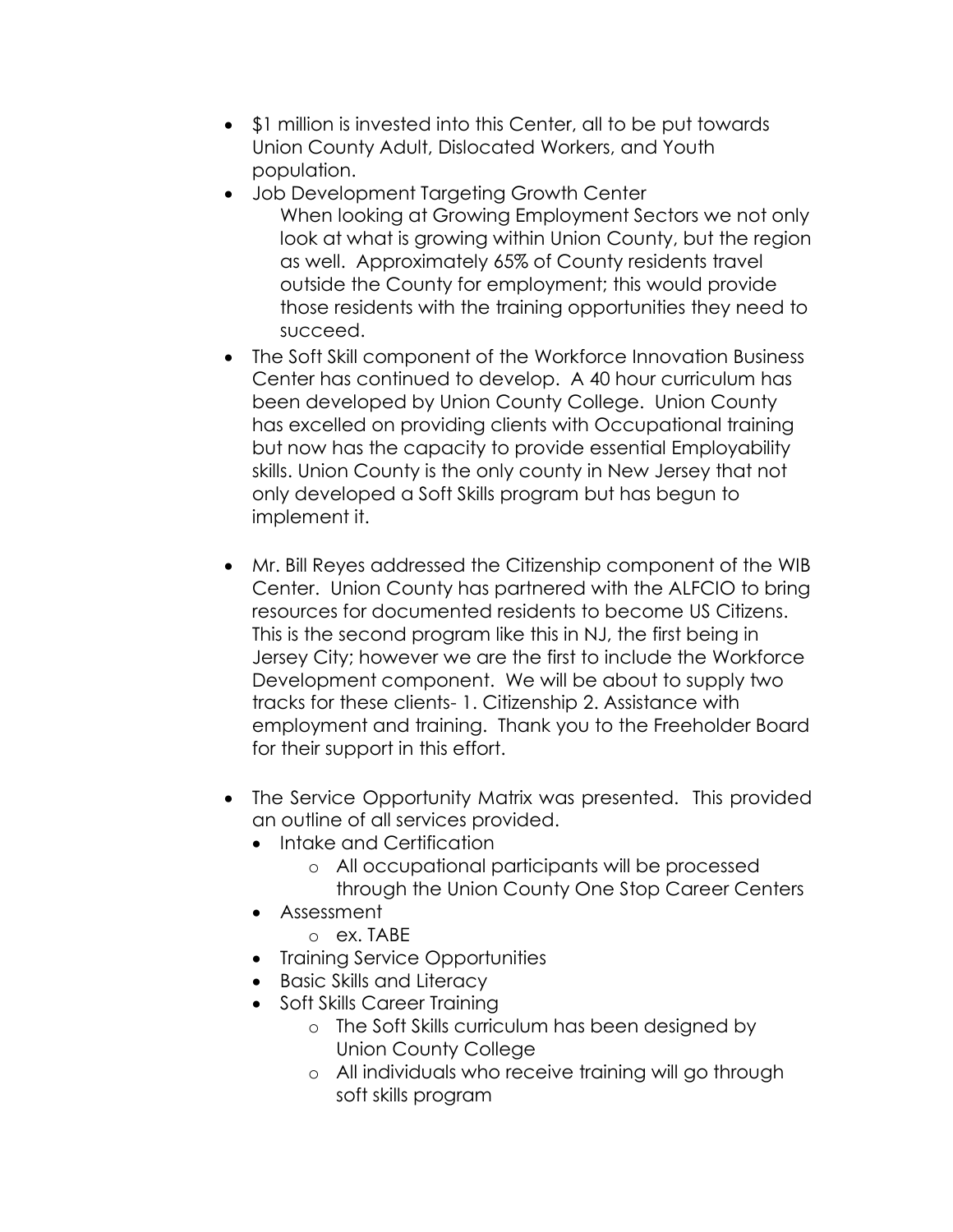- o Employers will constantly provide feedback
- Family Success Center
	- o United Way of Greater Union County
- Job Search
- Expungement
- Elizabeth Development Company will be matching funding in order to do this
- Online Training Resources
	- o GED
	- o ESL
- Occupational training
	- o Currently \$1.3 million allocated for ITA's.
	- o Occupational participants will do soft skills training as well.
- On the Job Training
	- o Elizabeth Development Company
- - Entrepreneurship Training
	- o Union County Economic Development Corp.
- Mr. Rivera focused on the Social Support Services included with the Family Success Center Core Service Model. These support services are essential due to the high suicide rate in Unemployed individuals. Providing counseling services and additional social services is essential in helping clients as a whole. These resource centers will also help with childcare, transportation, and housing. The United Way of Greater Union County will facilitate these Family Success Centers and just like the Service Opportunity Matrix is fluid and always evolving based on needs.
- The Workforce Innovation Business Center ran a Job Fair, hosted at the Union County College, Kellogg Building in collaboration with Newark Airport/AirServ. There were 500 positions available, 350 existing contracted workers were re-hired, 150 will be new hires. The 150 new hires will be hired through On-The-Job training. All new hires and incumbent workers will go through the Workforce Innovation Business Center Soft Skills program. This is the first of many Job Fair that we expect to host.
- IV. Mr. Rivera discussed the new upcoming law, the Workforce Innovation Opportunity Act of 2014 (WIOA), this will replace the existing Workforce Investment Act (WIA).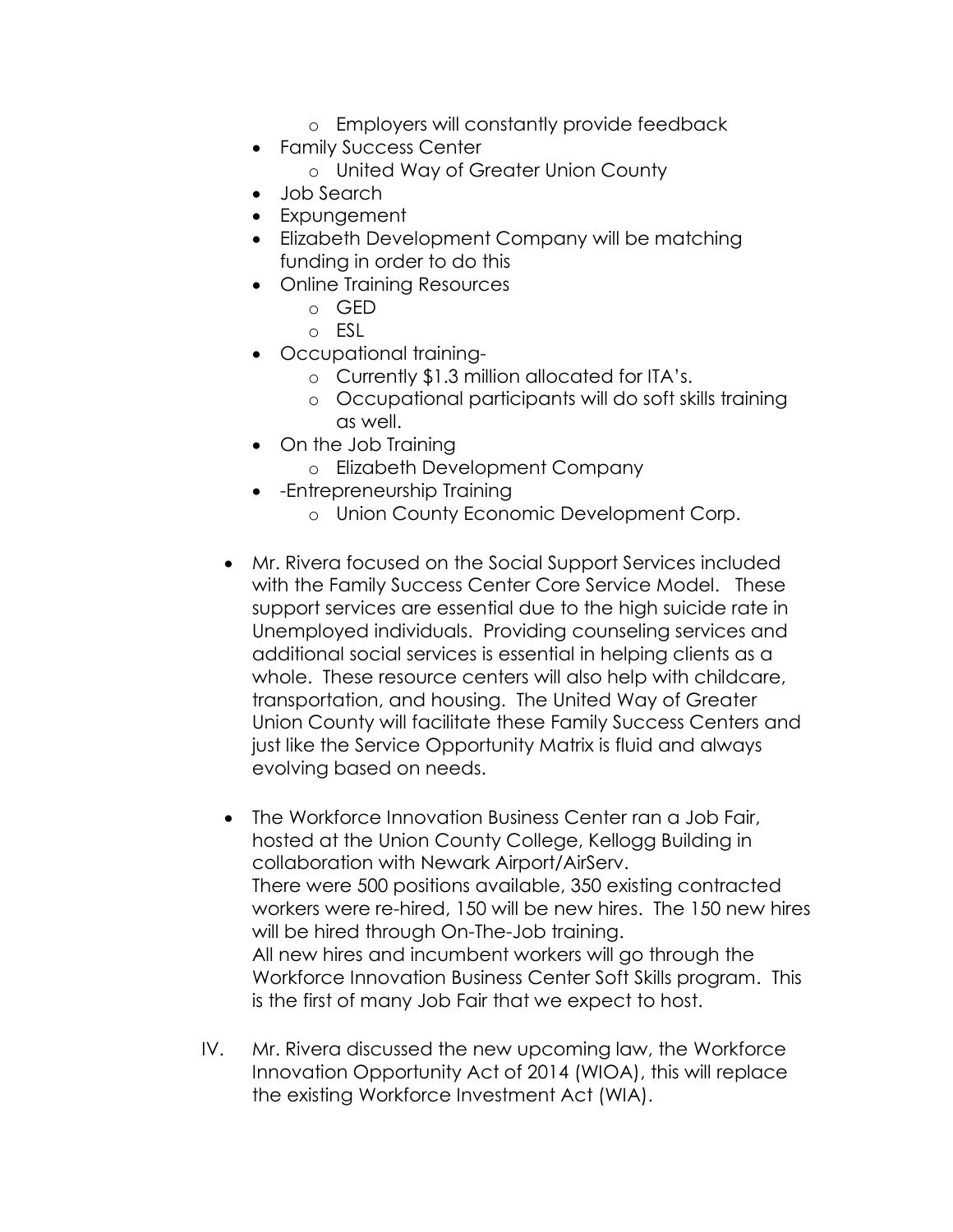- This new law will eliminate 15 existing programs while creating a single set of outcome measures. The goal is to create smaller and more strategic state and local workforce development boards.
- The law will also allow the state to reserve 15% of funding, which will provide the opportunity to address specific needs when they arise.
- WIOA Supports access to real-world education and workforce development opportunities such as:
	- o On the job training
	- o Pay for performance contracts
	- o Sector and pathway strategies
- WIOA will require Better Coordination by:
	- o Aligning workforce development and economic development. This is satisfied as Union County Workforce Investment Board is within the Union County Department of Economic Development.
	- o Enabling business to identity in demand skill and connect workers with opportunities to build skills
	- o Supporting strategic planning and streamline current governance and administration by requiring core workforce programs to develop a single, comprehensive state plan to break down silos. Reduce administrative costs, and streamline reporting requirement.
- WIOA also aims to improve outreach to disconnected youth.
	- o The new law will require 75% of Youth funding to be put towards Out of School youth. This will present a challenge as this is a difficult population to find. Current vendors will have to adapt to this change. As much as this is a challenge it will help the youth who need services the most.
	- o The new law will also provide youth with disabilities the services and support they need to be successful in competitive and integrated employment.

## **VII. One Stop Operator Report –**

Jean Koszulinski, One Stop Operator, provided a report regarding the Union County One Stop Career Centers.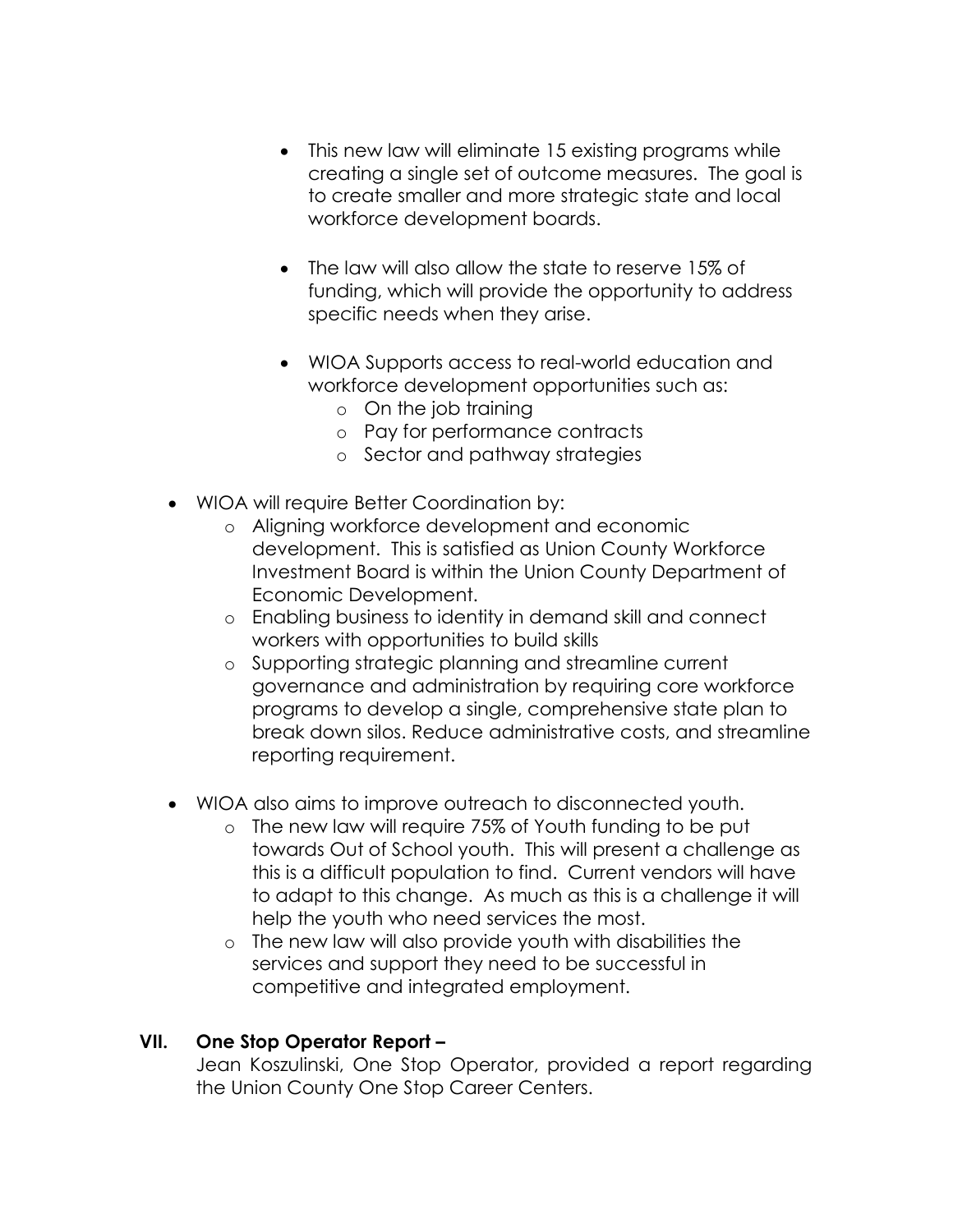- Mr. Koszulinski addressed that the Clients that come into the One Stop have many barriers and it is important to provide all the resources to properly serve them.
- Mr. Koszulinski then discussed One Stop Program Activity:
	- 1. Response Team- in collaboration with Employment Service the One Stop provided resume services to the employees of Runnells hospital. Mr. Koszulinski thanked Employment Services for their help in this service.
	- 2. AirServ Job Fair held yesterday, approximately 250 attended, 50 are certified and potentially eligible for interviews and another 40 are pending. Another Fair will be held today, we are expecting a high turnout.
	- 3. WFNJ/ITA Performance- Performance reports were included in today's packet for your review.
- Mr. Koszulinski introduced the new Employment Service Managers from the New Jersey Dept. of Labor and Workforce Development:
	- 1. Gwen Wiggins- Plainfield One Stop
	- 2. Hugh Caufield- Elizabeth One Stop
- The lease on the Plainfield One Stop will expire shortly. It is uncertain at this point if it will be renewed. If it is not renewed the elimination of the One Stop on the County will be devastating to the community. Mr. Koszulinski will keep the WIB Board updated with any new information regarding the possible closure.
- Mr. Koszulinski extended an invitation to all WIB members to visit the Union County One Stops.

## **VIII. Committee Reports**

Due to internal reorganization Committee meetings were put on hold, meetings will scheduled shortly. If you are interested in joining a Committee meeting please reach out to Gina Tuesta, Workforce Investment Board.

#### **1. One-Stop Committee** No new business reported

**2. Adult Education & Literacy Committee** No new business reported